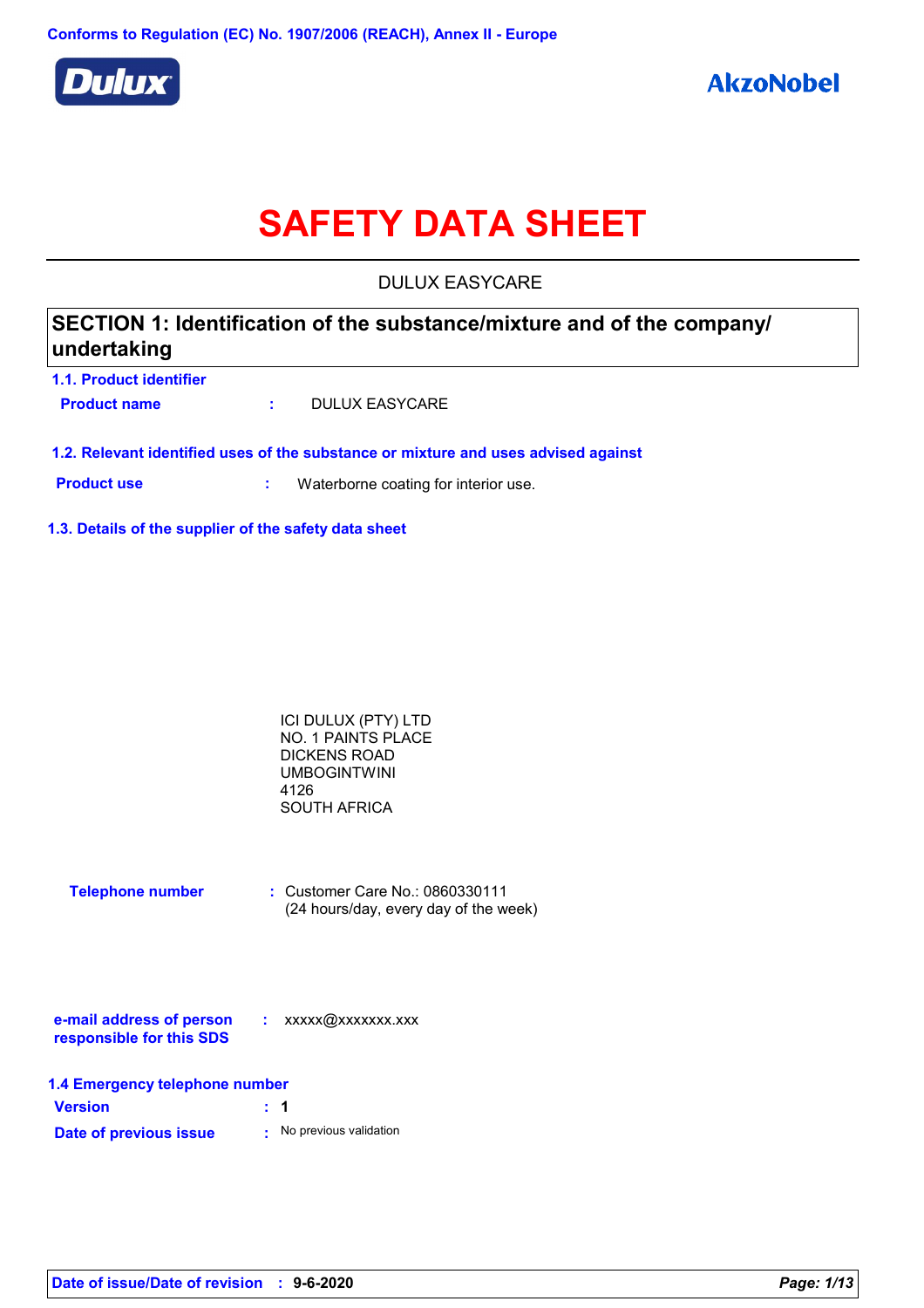# **SECTION 2: Hazards identification**

| 2.1 Classification of the substance or mixture                                                                                                                  |                                                                                                                            |
|-----------------------------------------------------------------------------------------------------------------------------------------------------------------|----------------------------------------------------------------------------------------------------------------------------|
| <b>Product definition</b>                                                                                                                                       | : Mixture                                                                                                                  |
| Skin Sens. 1, H317<br>Aquatic Chronic 3, H412                                                                                                                   | Classification according to Regulation (EC) No. 1272/2008 [CLP/GHS]                                                        |
|                                                                                                                                                                 | The product is classified as hazardous according to Regulation (EC) 1272/2008 as amended.                                  |
| <b>Ingredients of unknown</b><br>toxicity                                                                                                                       | $: 0\%$                                                                                                                    |
| <b>Ingredients of unknown</b><br>ecotoxicity                                                                                                                    | $: 0\%$                                                                                                                    |
|                                                                                                                                                                 | See Section 16 for the full text of the H statements declared above.                                                       |
|                                                                                                                                                                 | See Section 11 for more detailed information on health effects and symptoms.                                               |
| <b>2.2 Label elements</b>                                                                                                                                       |                                                                                                                            |
| <b>Hazard pictograms</b>                                                                                                                                        |                                                                                                                            |
| <b>Signal word</b>                                                                                                                                              | : Warning                                                                                                                  |
| <b>Hazard statements</b>                                                                                                                                        | : H317 - May cause an allergic skin reaction.<br>H412 - Harmful to aquatic life with long lasting effects.                 |
| <b>Precautionary statements</b>                                                                                                                                 |                                                                                                                            |
| <b>General</b>                                                                                                                                                  | : P102 - Keep out of reach of children.<br>P101 - If medical advice is needed, have product container or label at hand.    |
| <b>Prevention</b>                                                                                                                                               | : P262 - Do not get in eyes, on skin, or on clothing.                                                                      |
| <b>Response</b>                                                                                                                                                 | : P312 - Call a POISON CENTER or doctor/physician if you feel unwell.                                                      |
| <b>Storage</b>                                                                                                                                                  | Not applicable.                                                                                                            |
| <b>Disposal</b>                                                                                                                                                 | P501 - Dispose of contents and container in accordance with all local, regional,<br>national or international regulations. |
| <b>Hazardous ingredients</b>                                                                                                                                    | : methylisothiazolinone<br>1,2-benzisothiazol-3(2H)-one<br>$C(M)$ IT/MIT $(3:1)$                                           |
|                                                                                                                                                                 | Warning! Hazardous respirable droplets may be formed when sprayed. Do not<br>breathe spray or mist.                        |
| <b>Annex XVII - Restrictions</b><br>on the manufacture,<br>placing on the market and<br>use of certain dangerous<br>substances, mixtures and<br><b>articles</b> | : Not applicable.                                                                                                          |
| <b>Special packaging requirements</b>                                                                                                                           |                                                                                                                            |
| <b>Containers to be fitted</b><br>with child-resistant<br>fastenings                                                                                            | : Not applicable.                                                                                                          |
| Tactile warning of danger : Not applicable.                                                                                                                     |                                                                                                                            |

#### **2.3 Other hazards**

**Other hazards which do : not result in classification** : None known.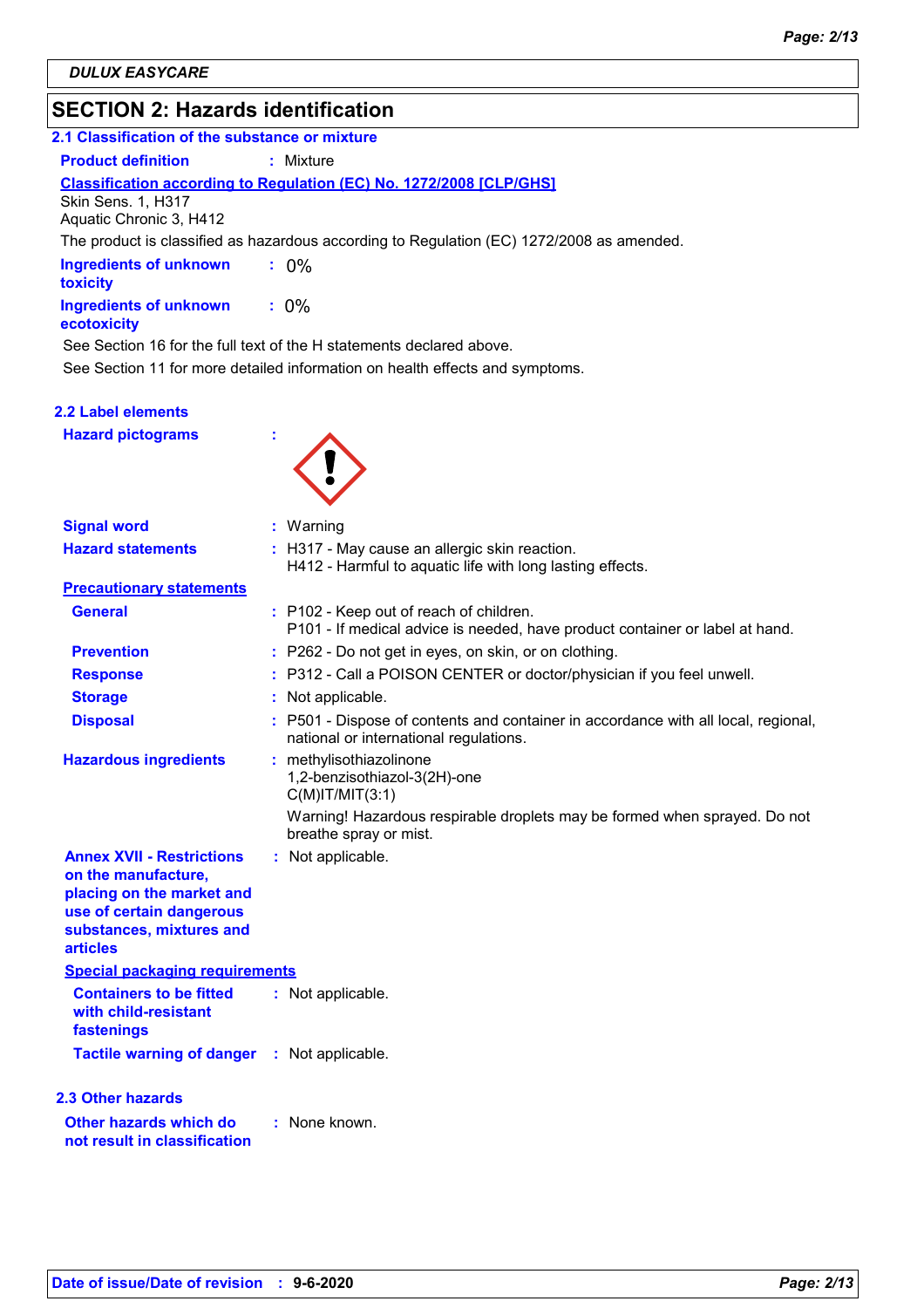### **SECTION 3: Composition/information on ingredients**

| <b>3.2 Mixtures</b>            | : Mixture                                                                 |               |                                                                                                                                                                                                                                                                                       |             |
|--------------------------------|---------------------------------------------------------------------------|---------------|---------------------------------------------------------------------------------------------------------------------------------------------------------------------------------------------------------------------------------------------------------------------------------------|-------------|
| <b>Product/ingredient name</b> | <b>Identifiers</b>                                                        | $\frac{9}{6}$ | <b>Regulation (EC) No.</b><br>1272/2008 [CLP]                                                                                                                                                                                                                                         | <b>Type</b> |
| methylisothiazolinone          | CAS: 2682-20-4<br>Index: self<br>classification                           | < 0.01        | Acute Tox. 3, H301<br>Acute Tox. 3, H311<br>Acute Tox. 2, H330<br>Skin Corr. 1B, H314<br>Eye Dam. 1, H318<br>Skin Sens. 1A, H317<br>Aquatic Acute 1, H400 (M=10)<br>Aquatic Chronic 1, H410 (M=1)<br>EUH071                                                                           | $[1]$       |
| $C(M)$ IT/MIT $(3:1)$          | REACH #:<br>01-2120764691-48<br>CAS: 55965-84-9<br>Index:<br>613-167-00-5 | < 0.025       | Acute Tox. 3, H301<br>Acute Tox. 2, H310<br>Acute Tox. 2, H330<br>Skin Corr. 1C, H314<br>Eye Dam. 1, H318<br>Skin Sens. 1A, H317<br>Aquatic Acute 1, H400 (M=100)<br>Aquatic Chronic 1, H410 (M=100)<br>See Section 16 for<br>the full text of the H<br>statements declared<br>above. | $[1]$       |

There are no additional ingredients present which, within the current knowledge of the supplier and in the

concentrations applicable, are classified as hazardous to health or the environment, are PBTs, vPvBs or Substances of equivalent concern, or have been assigned a workplace exposure limit and hence require reporting in this section.

**Type** 

[1] Substance classified with a health or environmental hazard

[2] Substance with a workplace exposure limit

[3] Substance meets the criteria for PBT according to Regulation (EC) No. 1907/2006, Annex XIII

[4] Substance meets the criteria for vPvB according to Regulation (EC) No. 1907/2006, Annex XIII

[5] Substance of equivalent concern

[6] Additional disclosure due to company policy

Occupational exposure limits, if available, are listed in Section 8.

### **SECTION 4: First aid measures**

| 4.1 Description of first aid measures |                                                                                                                                                                                                                                                                          |
|---------------------------------------|--------------------------------------------------------------------------------------------------------------------------------------------------------------------------------------------------------------------------------------------------------------------------|
| <b>General</b>                        | : In all cases of doubt, or when symptoms persist, seek medical attention. Never give<br>anything by mouth to an unconscious person. If unconscious, place in recovery<br>position and seek medical advice.                                                              |
| <b>Eye contact</b>                    | : Remove contact lenses, irrigate copiously with clean, fresh water, holding the<br>eyelids apart for at least 10 minutes and seek immediate medical advice.                                                                                                             |
| <b>Inhalation</b>                     | : Remove to fresh air. Keep person warm and at rest. If not breathing, if breathing is<br>irregular or if respiratory arrest occurs, provide artificial respiration or oxygen by<br>trained personnel.                                                                   |
| <b>Skin contact</b>                   | : Remove contaminated clothing and shoes. Wash skin thoroughly with soap and<br>water or use recognised skin cleanser. Do NOT use solvents or thinners.                                                                                                                  |
| <b>Ingestion</b>                      | : If swallowed, seek medical advice immediately and show the container or label.<br>Keep person warm and at rest. Do NOT induce vomiting.                                                                                                                                |
| <b>Protection of first-aiders</b>     | : No action shall be taken involving any personal risk or without suitable training. It<br>may be dangerous to the person providing aid to give mouth-to-mouth resuscitation.<br>Wash contaminated clothing thoroughly with water before removing it, or wear<br>gloves. |

#### **4.2 Most important symptoms and effects, both acute and delayed**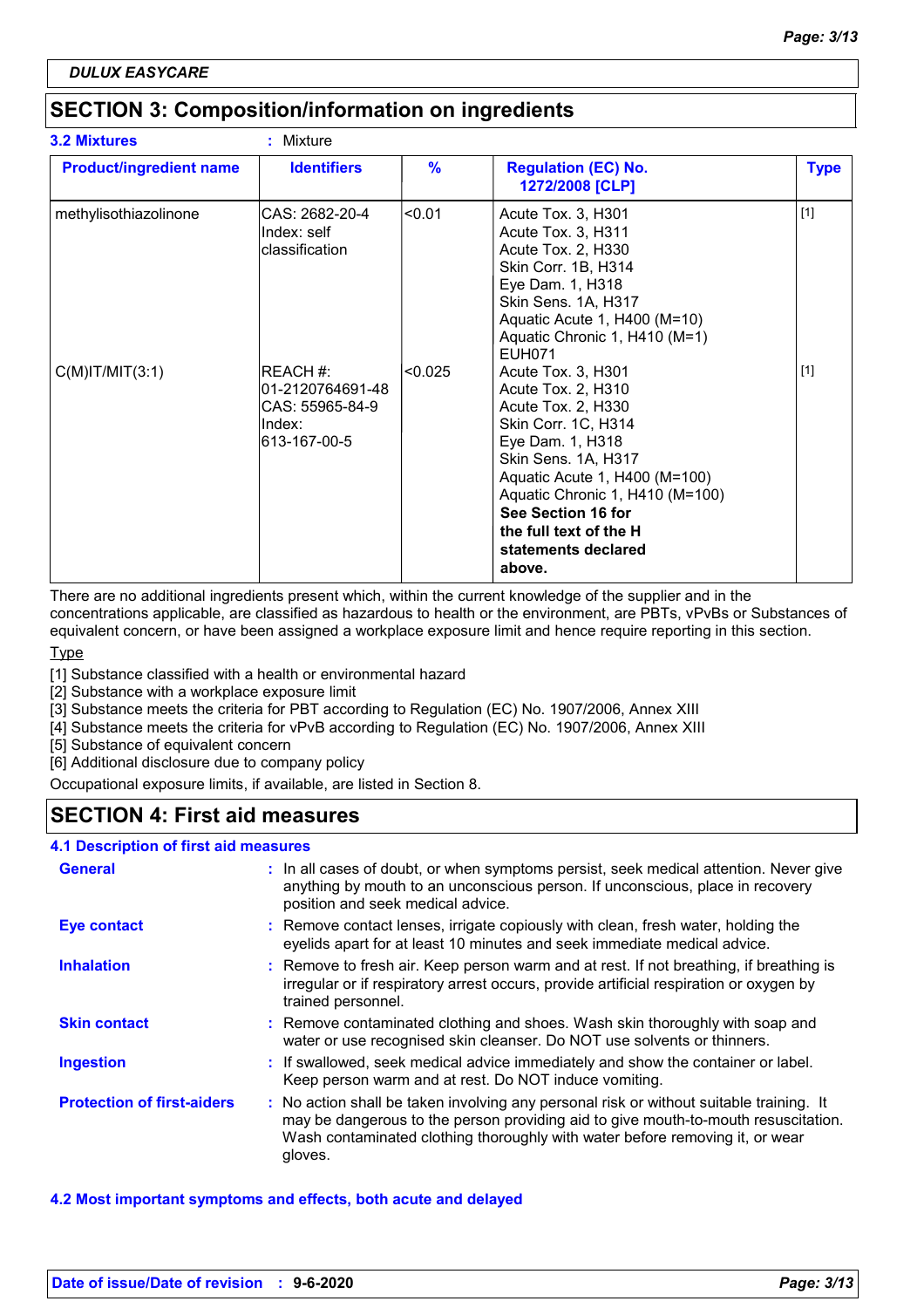*DULUX EASYCARE*

### **SECTION 4: First aid measures**

There are no data available on the mixture itself. The mixture has been assessed following the conventional method of the CLP Regulation (EC) No 1272/2008 and is classified for toxicological properties accordingly. See Sections 2 and 3 for details.

Exposure to component solvent vapour concentrations in excess of the stated occupational exposure limit may result in adverse health effects such as mucous membrane and respiratory system irritation and adverse effects on the kidneys, liver and central nervous system. Symptoms and signs include headache, dizziness, fatigue, muscular weakness, drowsiness and, in extreme cases, loss of consciousness.

Solvents may cause some of the above effects by absorption through the skin. Repeated or prolonged contact with the mixture may cause removal of natural fat from the skin, resulting in non-allergic contact dermatitis and absorption through the skin.

If splashed in the eyes, the liquid may cause irritation and reversible damage.

Ingestion may cause nausea, diarrhea and vomiting.

This takes into account, where known, delayed and immediate effects and also chronic effects of components from short-term and long-term exposure by oral, inhalation and dermal routes of exposure and eye contact.

Contains methylisothiazolinone, 1,2-benzisothiazol-3(2H)-one, C(M)IT/MIT(3:1). May produce an allergic reaction.

#### **4.3 Indication of any immediate medical attention and special treatment needed**

| <b>Notes to physician</b>  | : Treat symptomatically. Contact poison treatment specialist immediately if large<br>quantities have been ingested or inhaled. |
|----------------------------|--------------------------------------------------------------------------------------------------------------------------------|
| <b>Specific treatments</b> | No specific treatment.                                                                                                         |

See toxicological information (Section 11)

#### **SECTION 5: Firefighting measures** Recommended: alcohol-resistant foam, CO₂, powders, water spray. **: :** Do not use water jet. **Hazardous combustion products Hazards from the substance or mixture Special protective equipment for fire-fighters 5.1 Extinguishing media :** Fire will produce dense black smoke. Exposure to decomposition products may **:** Decomposition products may include the following materials: carbon monoxide, **:** Appropriate breathing apparatus may be required. **Suitable extinguishing media Unsuitable extinguishing media 5.2 Special hazards arising from the substance or mixture 5.3 Advice for firefighters Special protective actions for fire-fighters :** Cool closed containers exposed to fire with water. Do not release runoff from fire to cause a health hazard. drains or watercourses. carbon dioxide, smoke, oxides of nitrogen.

### **SECTION 6: Accidental release measures**

|                                                | 6.1 Personal precautions, protective equipment and emergency procedures                                                                                                                                              |
|------------------------------------------------|----------------------------------------------------------------------------------------------------------------------------------------------------------------------------------------------------------------------|
| For non-emergency<br>personnel                 | : Exclude sources of ignition and ventilate the area. Avoid breathing vapour or mist.<br>Refer to protective measures listed in sections 7 and 8.                                                                    |
| For emergency responders                       | If specialised clothing is required to deal with the spillage, take note of any<br>÷<br>information in Section 8 on suitable and unsuitable materials. See also the<br>information in "For non-emergency personnel". |
| <b>6.2 Environmental</b><br><b>precautions</b> | : Do not allow to enter drains or watercourses. If the product contaminates lakes,<br>rivers, or sewers, inform the appropriate authorities in accordance with local<br>regulations.                                 |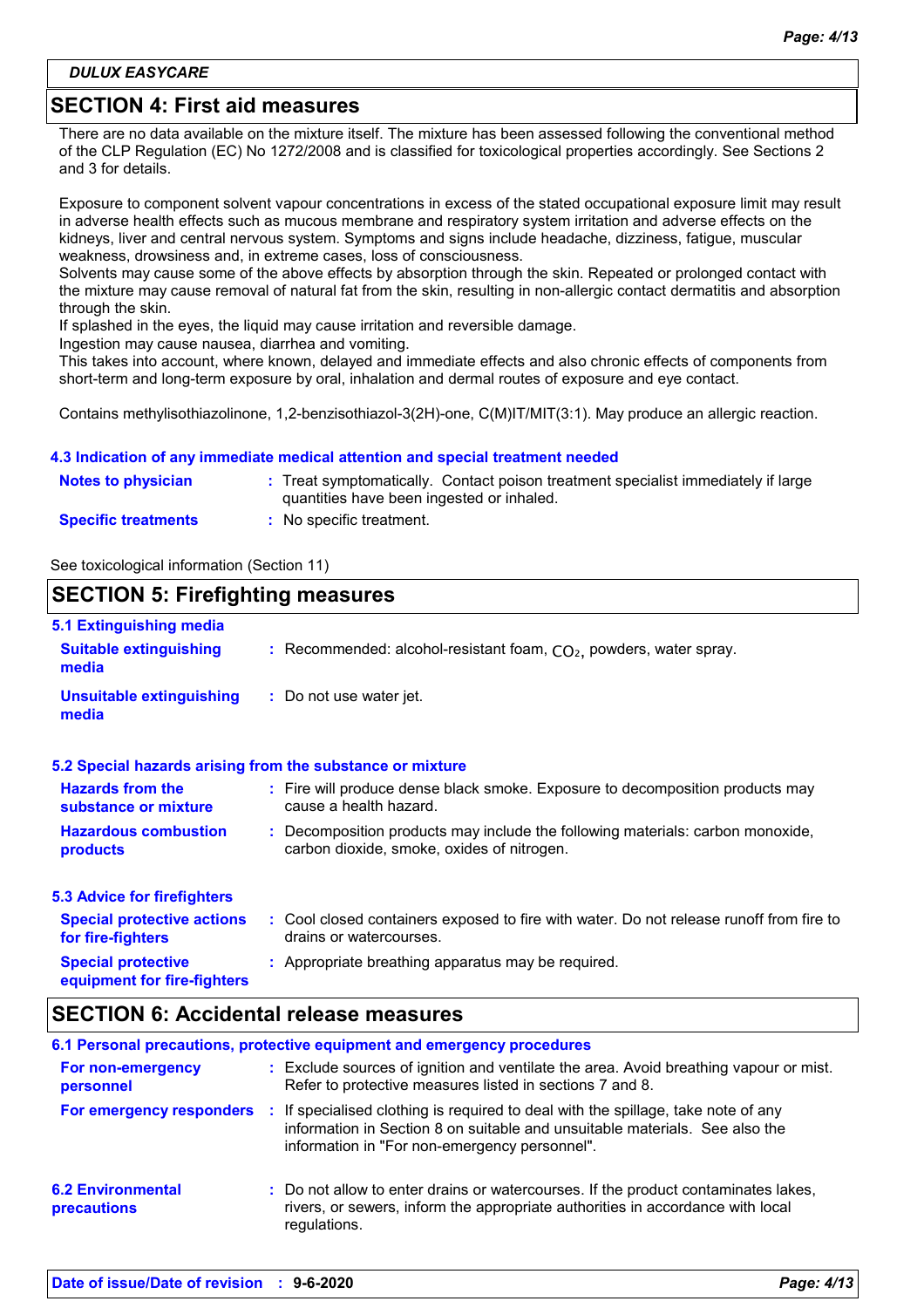### **SECTION 6: Accidental release measures**

| 6.3 Methods and material<br>for containment and<br>cleaning up | : Contain and collect spillage with non-combustible, absorbent material e.g. sand,<br>earth, vermiculite or diatomaceous earth and place in container for disposal<br>according to local regulations (see Section 13). Preferably clean with a detergent.<br>Avoid using solvents. |
|----------------------------------------------------------------|------------------------------------------------------------------------------------------------------------------------------------------------------------------------------------------------------------------------------------------------------------------------------------|
| 6.4 Reference to other<br><b>sections</b>                      | : See Section 1 for emergency contact information.<br>See Section 8 for information on appropriate personal protective equipment.<br>See Section 13 for additional waste treatment information.                                                                                    |

### **SECTION 7: Handling and storage**

The information in this section contains generic advice and guidance. The list of Identified Uses in Section 1 should be consulted for any available use-specific information provided in the Exposure Scenario(s).

| <b>7.1 Precautions for safe</b><br>handling | : Prevent the creation of flammable or explosive concentrations of vapours in air and<br>avoid vapour concentrations higher than the occupational exposure limits.<br>In addition, the product should only be used in areas from which all naked lights and<br>other sources of ignition have been excluded. Electrical equipment should be<br>protected to the appropriate standard.<br>Mixture may charge electrostatically: always use earthing leads when transferring<br>from one container to another.<br>Operators should wear antistatic footwear and clothing and floors should be of the<br>conducting type.<br>Keep away from heat, sparks and flame. No sparking tools should be used.<br>Avoid contact with skin and eyes. Avoid the inhalation of dust, particulates, spray or<br>mist arising from the application of this mixture. Avoid inhalation of dust from<br>sanding.<br>Eating, drinking and smoking should be prohibited in areas where this material is<br>handled, stored and processed.<br>Put on appropriate personal protective equipment (see Section 8).<br>Never use pressure to empty. Container is not a pressure vessel.<br>Always keep in containers made from the same material as the original one.<br>Comply with the health and safety at work laws.<br>Do not allow to enter drains or watercourses.<br>Information on fire and explosion protection<br>Vapours are heavier than air and may spread along floors. Vapours may form<br>explosive mixtures with air. |
|---------------------------------------------|--------------------------------------------------------------------------------------------------------------------------------------------------------------------------------------------------------------------------------------------------------------------------------------------------------------------------------------------------------------------------------------------------------------------------------------------------------------------------------------------------------------------------------------------------------------------------------------------------------------------------------------------------------------------------------------------------------------------------------------------------------------------------------------------------------------------------------------------------------------------------------------------------------------------------------------------------------------------------------------------------------------------------------------------------------------------------------------------------------------------------------------------------------------------------------------------------------------------------------------------------------------------------------------------------------------------------------------------------------------------------------------------------------------------------------------------------------------------------------------------------------------|
|---------------------------------------------|--------------------------------------------------------------------------------------------------------------------------------------------------------------------------------------------------------------------------------------------------------------------------------------------------------------------------------------------------------------------------------------------------------------------------------------------------------------------------------------------------------------------------------------------------------------------------------------------------------------------------------------------------------------------------------------------------------------------------------------------------------------------------------------------------------------------------------------------------------------------------------------------------------------------------------------------------------------------------------------------------------------------------------------------------------------------------------------------------------------------------------------------------------------------------------------------------------------------------------------------------------------------------------------------------------------------------------------------------------------------------------------------------------------------------------------------------------------------------------------------------------------|

#### **7.2 Conditions for safe storage, including any incompatibilities**

Store in accordance with local regulations.

#### **Notes on joint storage**

Keep away from: oxidising agents, strong alkalis, strong acids.

#### **Additional information on storage conditions**

Observe label precautions. Store in a dry, cool and well-ventilated area. Keep away from heat and direct sunlight. Keep away from sources of ignition. No smoking. Prevent unauthorised access. Containers that have been opened must be carefully resealed and kept upright to prevent leakage.

| 7.3 Specific end use(s)           |                    |
|-----------------------------------|--------------------|
| <b>Recommendations</b>            | $:$ Not available. |
| <b>Industrial sector specific</b> | : Not available.   |
| <b>solutions</b>                  |                    |

### **SECTION 8: Exposure controls/personal protection**

The information in this section contains generic advice and guidance. Information is provided based on typical anticipated uses of the product. Additional measures might be required for bulk handling or other uses that could significantly increase worker exposure or environmental releases.

#### **8.1 Control parameters**

#### **Occupational exposure limits**

No exposure limit value known.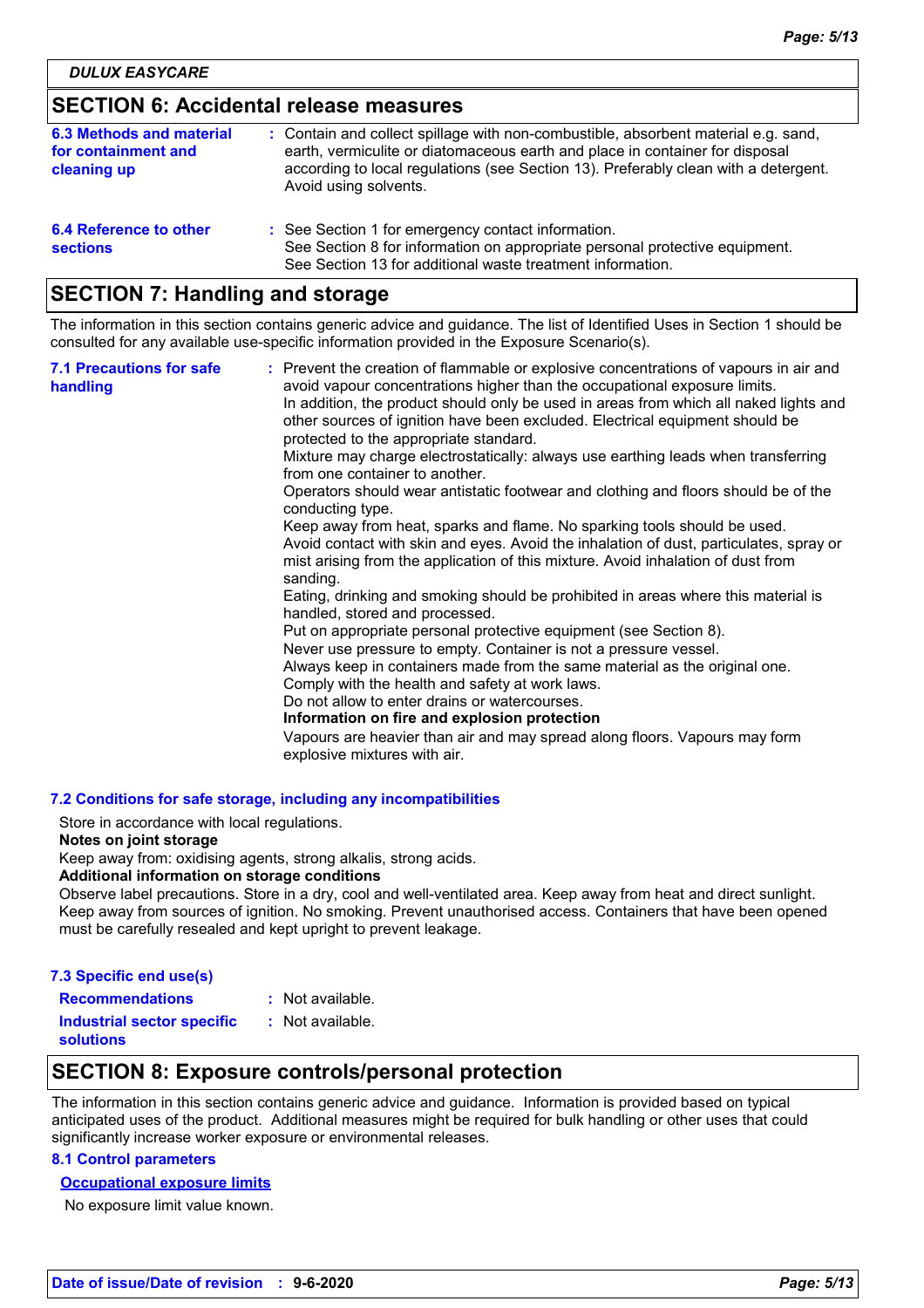# **SECTION 8: Exposure controls/personal protection**

| <b>Recommended monitoring</b><br>procedures       | : If this product contains ingredients with exposure limits, personal, workplace<br>atmosphere or biological monitoring may be required to determine the effectiveness<br>of the ventilation or other control measures and/or the necessity to use respiratory<br>protective equipment. Reference should be made to monitoring standards, such as<br>the following: European Standard EN 689 (Workplace atmospheres - Guidance for<br>the assessment of exposure by inhalation to chemical agents for comparison with<br>limit values and measurement strategy) European Standard EN 14042 (Workplace<br>atmospheres - Guide for the application and use of procedures for the assessment<br>of exposure to chemical and biological agents) European Standard EN 482<br>(Workplace atmospheres - General requirements for the performance of procedures<br>for the measurement of chemical agents) Reference to national guidance<br>documents for methods for the determination of hazardous substances will also be<br>required. |
|---------------------------------------------------|------------------------------------------------------------------------------------------------------------------------------------------------------------------------------------------------------------------------------------------------------------------------------------------------------------------------------------------------------------------------------------------------------------------------------------------------------------------------------------------------------------------------------------------------------------------------------------------------------------------------------------------------------------------------------------------------------------------------------------------------------------------------------------------------------------------------------------------------------------------------------------------------------------------------------------------------------------------------------------------------------------------------------------|
| <b>DNELS/DMELS</b>                                |                                                                                                                                                                                                                                                                                                                                                                                                                                                                                                                                                                                                                                                                                                                                                                                                                                                                                                                                                                                                                                    |
| No DNELs/DMELs available.                         |                                                                                                                                                                                                                                                                                                                                                                                                                                                                                                                                                                                                                                                                                                                                                                                                                                                                                                                                                                                                                                    |
| <b>PNECs</b>                                      |                                                                                                                                                                                                                                                                                                                                                                                                                                                                                                                                                                                                                                                                                                                                                                                                                                                                                                                                                                                                                                    |
| No PNECs available                                |                                                                                                                                                                                                                                                                                                                                                                                                                                                                                                                                                                                                                                                                                                                                                                                                                                                                                                                                                                                                                                    |
| <b>8.2 Exposure controls</b>                      |                                                                                                                                                                                                                                                                                                                                                                                                                                                                                                                                                                                                                                                                                                                                                                                                                                                                                                                                                                                                                                    |
| <b>Appropriate engineering</b><br><b>controls</b> | : Provide adequate ventilation. Where reasonably practicable, this should be<br>achieved by the use of local exhaust ventilation and good general extraction. If<br>these are not sufficient to maintain concentrations of particulates and solvent<br>vapours below the OEL, suitable respiratory protection must be worn.                                                                                                                                                                                                                                                                                                                                                                                                                                                                                                                                                                                                                                                                                                        |
| <b>Individual protection measures</b>             |                                                                                                                                                                                                                                                                                                                                                                                                                                                                                                                                                                                                                                                                                                                                                                                                                                                                                                                                                                                                                                    |
| <b>Hygiene measures</b>                           | : Wash hands, forearms and face thoroughly after handling chemical products, before<br>eating, smoking and using the lavatory and at the end of the working period.<br>Appropriate techniques should be used to remove potentially contaminated clothing.<br>Contaminated work clothing should not be allowed out of the workplace. Wash<br>contaminated clothing before reusing. Ensure that eyewash stations and safety<br>showers are close to the workstation location.                                                                                                                                                                                                                                                                                                                                                                                                                                                                                                                                                        |
| <b>Eye/face protection</b>                        | : Use safety eyewear designed to protect against splash of liquids.                                                                                                                                                                                                                                                                                                                                                                                                                                                                                                                                                                                                                                                                                                                                                                                                                                                                                                                                                                |
| <b>Skin protection</b>                            |                                                                                                                                                                                                                                                                                                                                                                                                                                                                                                                                                                                                                                                                                                                                                                                                                                                                                                                                                                                                                                    |
| <b>Hand protection</b>                            |                                                                                                                                                                                                                                                                                                                                                                                                                                                                                                                                                                                                                                                                                                                                                                                                                                                                                                                                                                                                                                    |
| <b>Gloves</b>                                     | : When prolonged or frequently repeated contact may occur, a glove with a protection<br>class of 6 (breakthrough time >480 minutes according to EN374) is recommended.<br>Recommended gloves: Viton $\circledR$ or Nitrile, thickness $\geq 0.38$ mm.<br>When only brief contact is expected, a glove with protection class of 2 or higher<br>(breakthrough time > 30 minutes according to EN374) is recommended.<br>Recommended gloves: Nitrile, thickness ≥ 0.12 mm.<br>Gloves should be replaced regularly and if there is any sign of damage to the glove<br>material.                                                                                                                                                                                                                                                                                                                                                                                                                                                         |
|                                                   | The performance or effectiveness of the glove may be reduced by physical/chemical<br>damage and poor maintenance.                                                                                                                                                                                                                                                                                                                                                                                                                                                                                                                                                                                                                                                                                                                                                                                                                                                                                                                  |
| <b>Body protection</b>                            | : Personnel should wear antistatic clothing made of natural fibres or of high-<br>temperature-resistant synthetic fibres.                                                                                                                                                                                                                                                                                                                                                                                                                                                                                                                                                                                                                                                                                                                                                                                                                                                                                                          |
| <b>Other skin protection</b>                      | : Appropriate footwear and any additional skin protection measures should be<br>selected based on the task being performed and the risks involved and should be<br>approved by a specialist before handling this product.                                                                                                                                                                                                                                                                                                                                                                                                                                                                                                                                                                                                                                                                                                                                                                                                          |
| <b>Respiratory protection</b>                     | : If workers are exposed to concentrations above the exposure limit, they must use<br>appropriate, certified respirators.                                                                                                                                                                                                                                                                                                                                                                                                                                                                                                                                                                                                                                                                                                                                                                                                                                                                                                          |
|                                                   | OLD LEAD-BASED PAINTS:                                                                                                                                                                                                                                                                                                                                                                                                                                                                                                                                                                                                                                                                                                                                                                                                                                                                                                                                                                                                             |
|                                                   | When surfaces are to be prepared for painting, account should be taken of the age<br>of the property and the possibility that lead-pigmented paint might be present. There<br>is a possibility that ingestion or inhalation of scrapings or dust arising from the<br>preparation work could cause health effects. As a working rule you should assume                                                                                                                                                                                                                                                                                                                                                                                                                                                                                                                                                                                                                                                                              |

that this will be the case if the age of the property is pre 1960.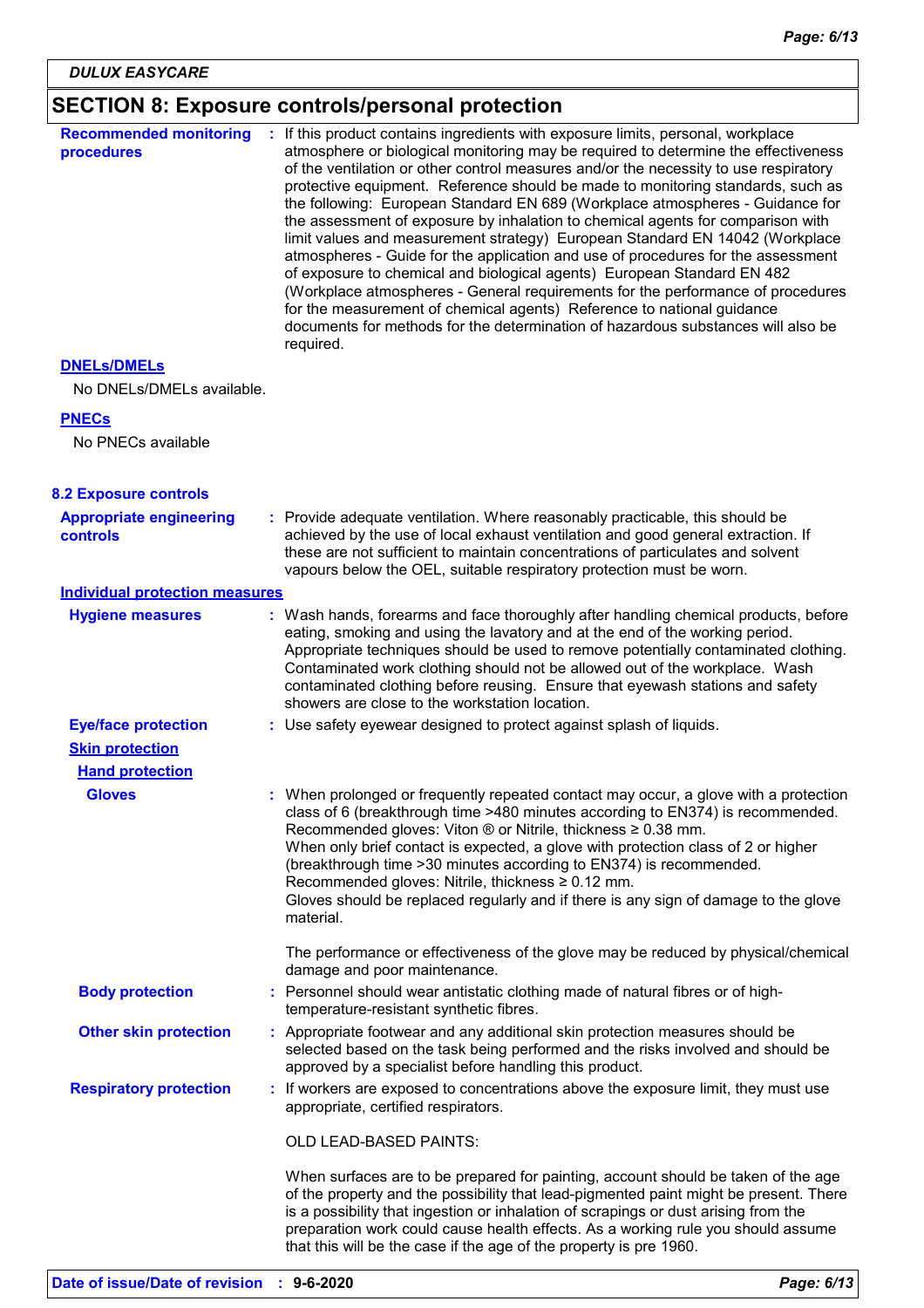### **SECTION 8: Exposure controls/personal protection**

|                                                  | Where possible wet sanding or chemical stripping methods should be used with<br>surfaces of this type to avoid the creation of dust. When dry sanding cannot be<br>avoided, and effective local exhaust ventilation is not available, it is recommended<br>that a dust respirator is worn, that is approved for use with lead dusts, and its type<br>selected on the basis of the COSHH assessment, taking into account the<br>Workplace Exposure Limit for lead in air. Furthermore, steps should be taken to<br>ensure containment of the dusts created, and that all practicable measures are<br>taken to clean up thoroughly all deposits of dusts in and around the affected area.<br>Respiratory protection in case of dust or spray mist formation. (particle filter EN143<br>type P2) Respiratory protection in case of vapour formation. (half mask with<br>combination filter A2-P2 til concentrations of 0,5 Vol%.) |
|--------------------------------------------------|--------------------------------------------------------------------------------------------------------------------------------------------------------------------------------------------------------------------------------------------------------------------------------------------------------------------------------------------------------------------------------------------------------------------------------------------------------------------------------------------------------------------------------------------------------------------------------------------------------------------------------------------------------------------------------------------------------------------------------------------------------------------------------------------------------------------------------------------------------------------------------------------------------------------------------|
|                                                  | The current Control of Lead at Work Regulations approved code of practice should<br>be consulted for advice on protective clothing and personal hygiene precautions.<br>Care should also be taken to exclude visitors, members of the household and<br>especially children from the affected area, during the actual work and the<br>subsequent clean up operations. All scrapings, dust, etc. should be disposed of by<br>the professional painting contractor as Hazardous Waste.                                                                                                                                                                                                                                                                                                                                                                                                                                            |
|                                                  | Extra precautions will also need to be taken when burning off old lead-based paints<br>because fumes containing lead will be produced. It is recommended that a<br>respirator, approved for use with particulate fumes of lead is selected on the basis<br>of the COSHH assessment, taking into account the Workplace Exposure Limit for<br>lead in air. Similar precautions to those given above about sanding should be taken<br>with reference to protective clothing, disposal of scrapings and dusts, and exclusion<br>of other personnel and especially children from the building during actual work and<br>the subsequent clean up operations.                                                                                                                                                                                                                                                                         |
|                                                  | Avoid the inhalation of dust. Wear suitable face mask if dry sanding. Special<br>precautions should be taken during surface preparation of pre-1960s paint surfaces<br>over wood and metal as they may contain harmful lead.                                                                                                                                                                                                                                                                                                                                                                                                                                                                                                                                                                                                                                                                                                   |
| <b>Environmental exposure</b><br><b>controls</b> | : Do not allow to enter drains or watercourses.                                                                                                                                                                                                                                                                                                                                                                                                                                                                                                                                                                                                                                                                                                                                                                                                                                                                                |

## **SECTION 9: Physical and chemical properties**

| 9.1. Information on basic physical and chemical properties |    |                                                          |
|------------------------------------------------------------|----|----------------------------------------------------------|
| <b>Appearance</b>                                          |    |                                                          |
| <b>Physical state</b>                                      |    | : Liquid.                                                |
| <b>Colour</b>                                              |    | : Various: See label.                                    |
| <b>Odour</b>                                               |    | Not available.                                           |
| <b>Odour threshold</b>                                     |    | : Not available.                                         |
| рH                                                         | t. | -9                                                       |
| <b>Melting point/freezing point</b>                        |    | : Not available.                                         |
| <b>Initial boiling point and boiling</b><br>range          |    | $: 100^{\circ}$ C                                        |
| <b>Flash point</b>                                         | ÷  | Not applicable.                                          |
| <b>Evaporation rate</b>                                    |    | : Not available.                                         |
| <b>Upper/lower flammability or</b><br>explosive limits     |    | : Not available.                                         |
| <b>Vapour pressure</b>                                     |    | : Not available.                                         |
| <b>Vapour density</b>                                      |    | $:$ Not available.                                       |
| <b>Relative density</b>                                    |    | : 1.365                                                  |
| <b>Solubility(ies)</b>                                     |    | : Easily soluble in the following materials: cold water. |
| <b>Partition coefficient: n-octanol/</b><br>water          |    | $:$ Not available.                                       |
| <b>Auto-ignition temperature</b>                           |    | $:$ Not available.                                       |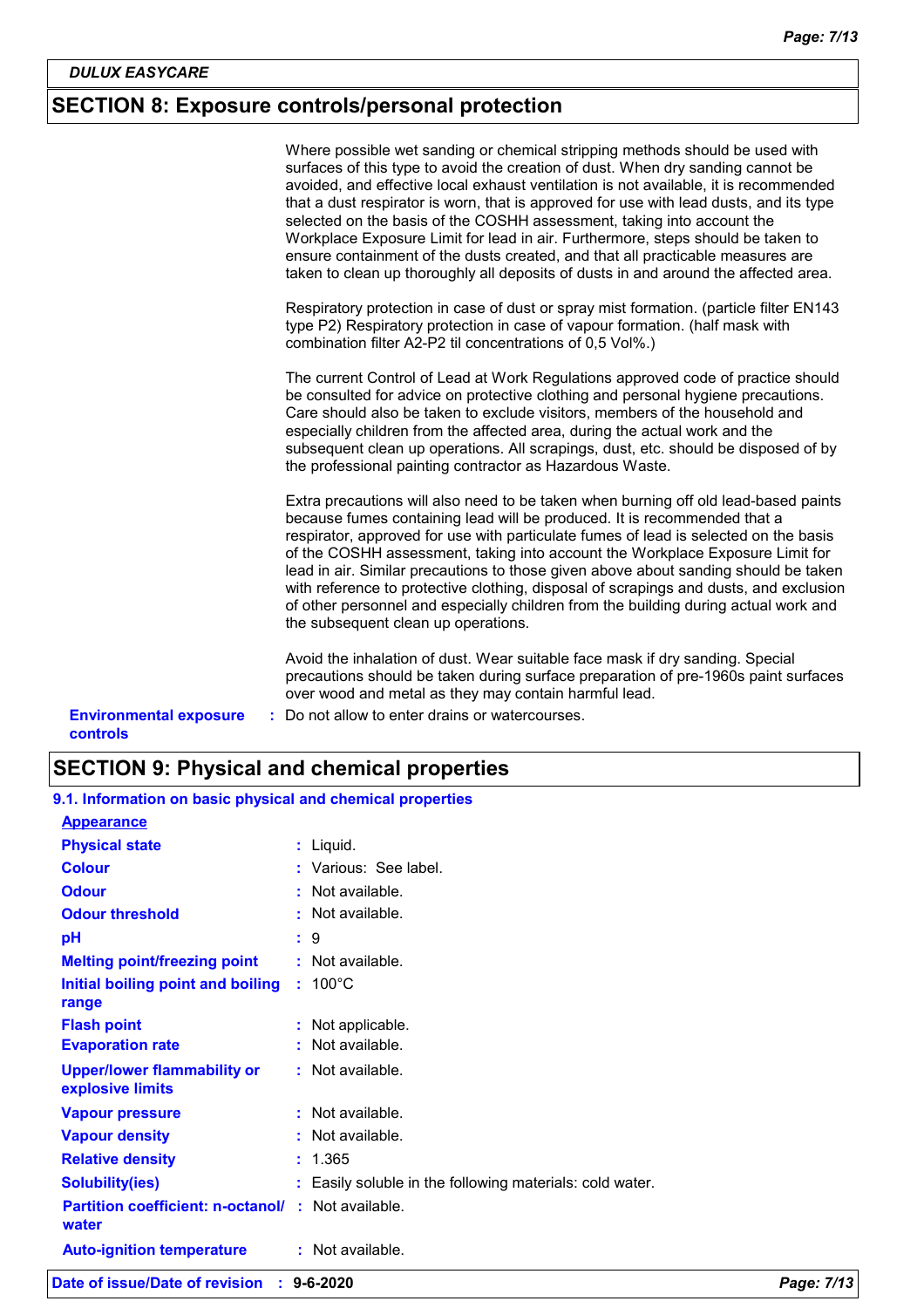### **SECTION 9: Physical and chemical properties**

| <b>Decomposition temperature</b> | : Not available.                                              |
|----------------------------------|---------------------------------------------------------------|
| <b>Viscosity</b>                 | : Kinematic (room temperature): $11.72 \text{ cm}^2/\text{s}$ |
| <b>Explosive properties</b>      | : Not available.                                              |
| <b>Oxidising properties</b>      | : Not available.                                              |
| 9.2. Other information           |                                                               |
| <b>Solubility in water</b>       | : Not available.                                              |

| <b>SECTION 10: Stability and reactivity</b>     |                                                                                                                                     |  |
|-------------------------------------------------|-------------------------------------------------------------------------------------------------------------------------------------|--|
| <b>10.1 Reactivity</b>                          | : No specific test data related to reactivity available for this product or its ingredients.                                        |  |
| <b>10.2 Chemical stability</b>                  | : Stable under recommended storage and handling conditions (see Section 7).                                                         |  |
| 10.3 Possibility of<br>hazardous reactions      | : Under normal conditions of storage and use, hazardous reactions will not occur.                                                   |  |
| <b>10.4 Conditions to avoid</b>                 | : When exposed to high temperatures may produce hazardous decomposition<br>products.                                                |  |
| 10.5 Incompatible materials                     | : Keep away from the following materials to prevent strong exothermic reactions:<br>oxidising agents, strong alkalis, strong acids. |  |
| <b>10.6 Hazardous</b><br>decomposition products | : Decomposition products may include the following materials: carbon monoxide,<br>carbon dioxide, smoke, oxides of nitrogen.        |  |
|                                                 |                                                                                                                                     |  |

### **SECTION 11: Toxicological information**

#### **11.1 Information on toxicological effects**

There are no data available on the mixture itself. The mixture has been assessed following the conventional method of the CLP Regulation (EC) No 1272/2008 and is classified for toxicological properties accordingly. See Sections 2 and 3 for details.

Exposure to component solvent vapour concentrations in excess of the stated occupational exposure limit may result in adverse health effects such as mucous membrane and respiratory system irritation and adverse effects on the kidneys, liver and central nervous system. Symptoms and signs include headache, dizziness, fatigue, muscular weakness, drowsiness and, in extreme cases, loss of consciousness.

Solvents may cause some of the above effects by absorption through the skin. Repeated or prolonged contact with the mixture may cause removal of natural fat from the skin, resulting in non-allergic contact dermatitis and absorption through the skin.

If splashed in the eyes, the liquid may cause irritation and reversible damage.

Ingestion may cause nausea, diarrhea and vomiting.

This takes into account, where known, delayed and immediate effects and also chronic effects of components from short-term and long-term exposure by oral, inhalation and dermal routes of exposure and eye contact.

Contains methylisothiazolinone, 1,2-benzisothiazol-3(2H)-one, C(M)IT/MIT(3:1). May produce an allergic reaction.

#### **Acute toxicity**

**Conclusion/Summary :** Not available.

#### **Acute toxicity estimates**

Not available.

#### **Irritation/Corrosion**

| <b>Product/ingredient name</b> | <b>Result</b>          | <b>Species</b> | <b>Score</b> | <b>Exposure</b> | <b>Observation</b> |
|--------------------------------|------------------------|----------------|--------------|-----------------|--------------------|
| $C(M)$ IT/MIT $(3:1)$          | Skin - Severe irritant | Human          |              | 10.01 Percent   |                    |
| <b>Conclusion/Summary</b>      | : Not available.       |                |              |                 |                    |
| <b>Sensitisation</b>           |                        |                |              |                 |                    |
| <b>Conclusion/Summary</b>      | $:$ Not available.     |                |              |                 |                    |
| <b>Mutagenicity</b>            |                        |                |              |                 |                    |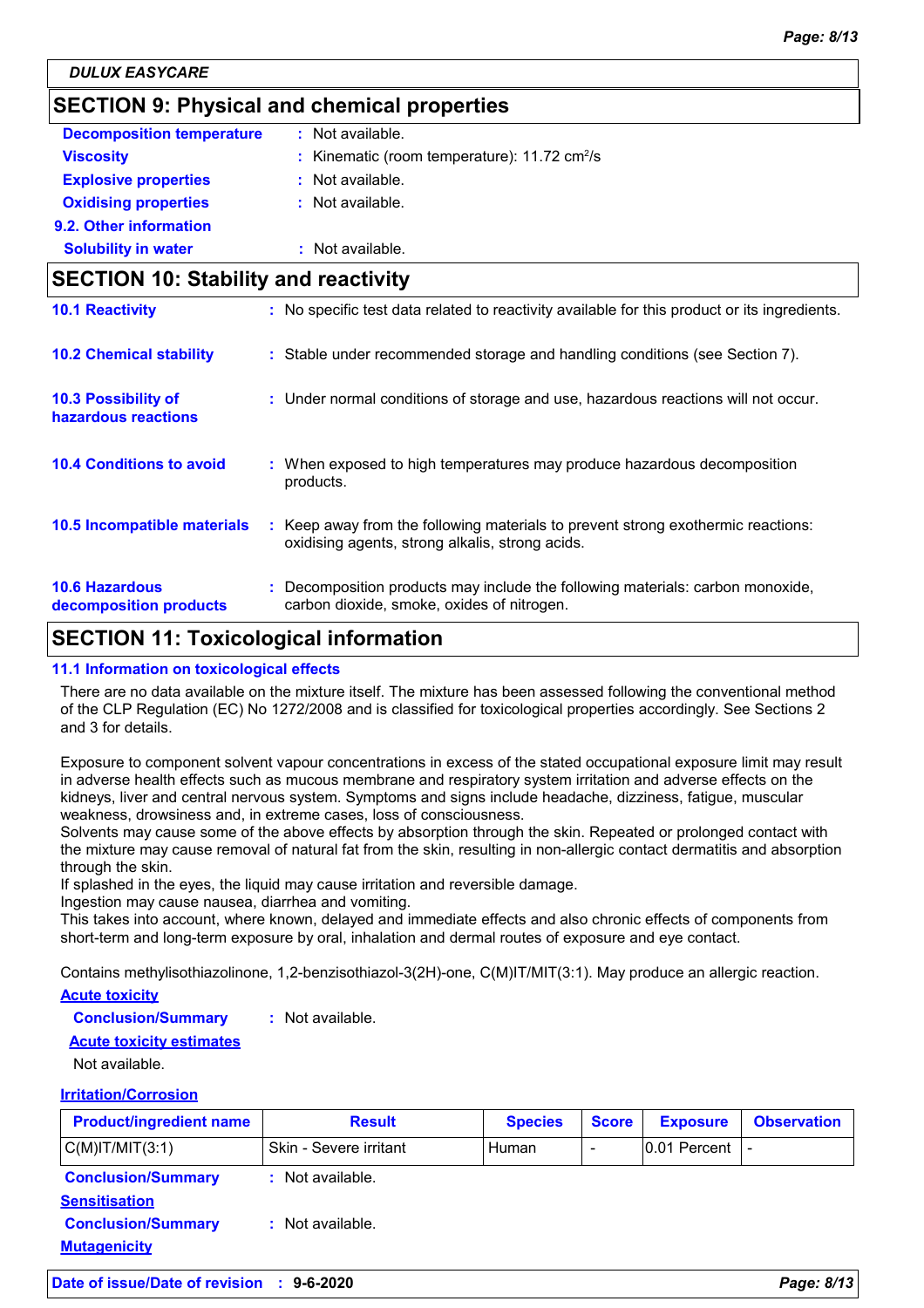## **SECTION 11: Toxicological information**

| <b>Conclusion/Summary</b>                                 | : Not available. |
|-----------------------------------------------------------|------------------|
| <b>Carcinogenicity</b>                                    |                  |
| <b>Conclusion/Summary</b>                                 | : Not available. |
| <b>Reproductive toxicity</b>                              |                  |
| <b>Conclusion/Summary</b>                                 | : Not available. |
| Teratogenicity                                            |                  |
| <b>Conclusion/Summary</b>                                 | : Not available. |
| <b>Specific target organ toxicity (single exposure)</b>   |                  |
| Not available.                                            |                  |
| <b>Specific target organ toxicity (repeated exposure)</b> |                  |
| Not available.                                            |                  |
| <b>Aspiration hazard</b>                                  |                  |
| Not available.                                            |                  |
|                                                           |                  |
|                                                           |                  |

#### **Other information :**

### **SECTION 12: Ecological information**

: Not available.

#### **12.1 Toxicity**

There are no data available on the mixture itself. Do not allow to enter drains or watercourses.

The mixture has been assessed following the summation method of the CLP Regulation (EC) No 1272/2008 and is classified for eco-toxicological properties accordingly. See Sections 2 and 3 for details.

| <b>Product/ingredient name</b> | <b>Result</b>        | <b>Species</b>                    | <b>Exposure</b> |
|--------------------------------|----------------------|-----------------------------------|-----------------|
| methylisothiazolinone          | Acute EC50 0.24 mg/l | Daphnia                           | 48 hours        |
|                                | Acute LC50 0.18 mg/l | Fish                              | 96 hours        |
|                                | Acute LC50 12.4 mg/l | Fish - Lepomis Macrochirus        | 96 hours        |
|                                | Acute LC50 6 mg/l    | <b>Fish - Oncorhynchus Mykiss</b> | 96 hours        |

**Conclusion/Summary :** Not available.

#### **12.2 Persistence and degradability**

**Conclusion/Summary :** Not available.

#### **12.3 Bioaccumulative potential**

Not available.

| <b>12.4 Mobility in soil</b>          |                  |
|---------------------------------------|------------------|
| <b>Soil/water partition</b>           | : Not available. |
| <b>coefficient</b> (K <sub>oc</sub> ) |                  |
| <b>Mobility</b>                       | : Not available. |

#### **12.5 Results of PBT and vPvB assessment**

| <b>PBT</b>  | : Not applicable. |
|-------------|-------------------|
| <b>vPvB</b> | : Not applicable. |

**12.6 Other adverse effects** : No known significant effects or critical hazards.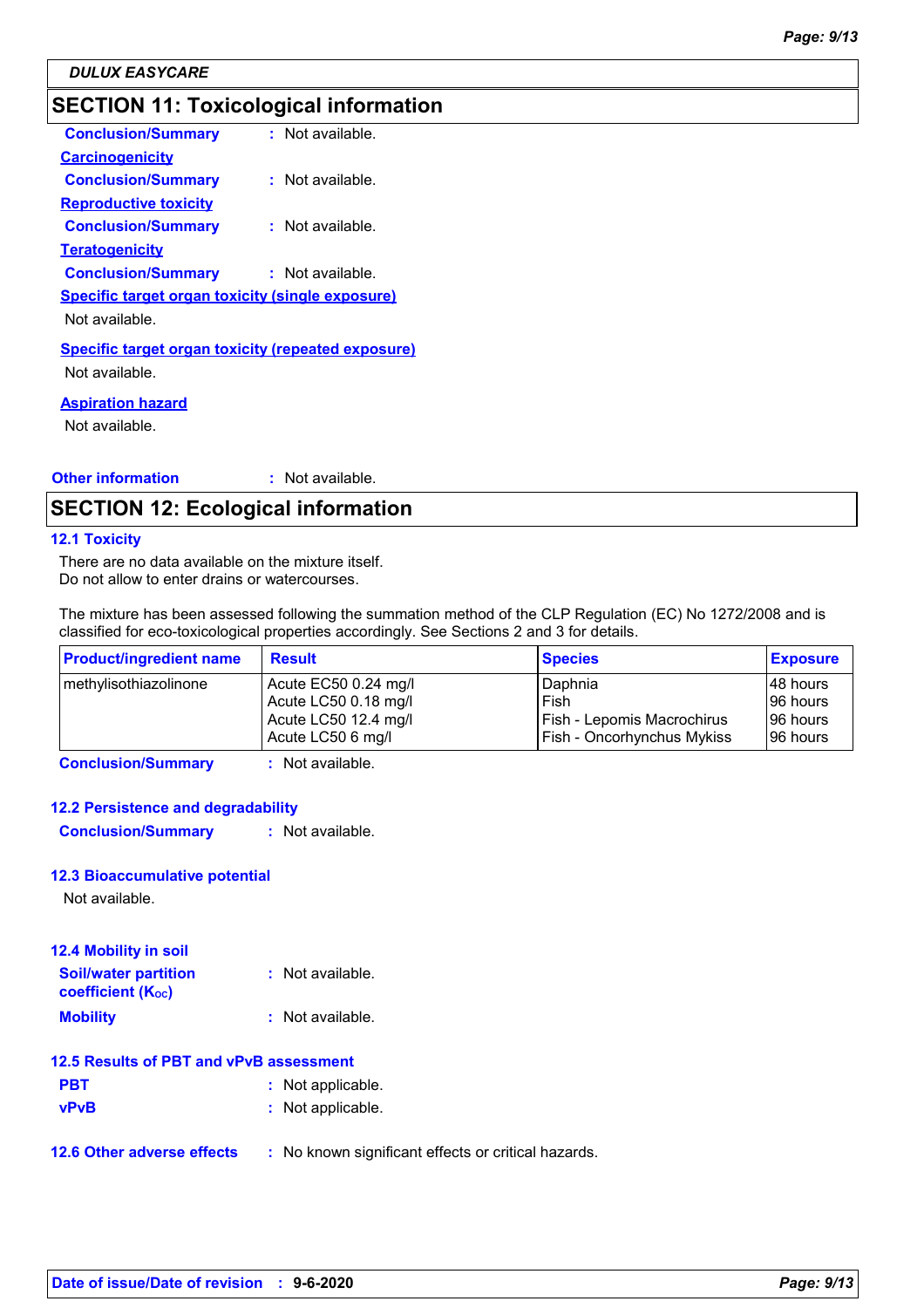### **SECTION 13: Disposal considerations**

The information in this section contains generic advice and guidance. The list of Identified Uses in Section 1 should be consulted for any available use-specific information provided in the Exposure Scenario(s).

#### **13.1 Waste treatment methods**

| <b>Product</b>                 |                                                                                                                                                                                                                                                                                                                                                                                                                                                                                                                                                    |                                                                                                                                                                                                                                                  |  |
|--------------------------------|----------------------------------------------------------------------------------------------------------------------------------------------------------------------------------------------------------------------------------------------------------------------------------------------------------------------------------------------------------------------------------------------------------------------------------------------------------------------------------------------------------------------------------------------------|--------------------------------------------------------------------------------------------------------------------------------------------------------------------------------------------------------------------------------------------------|--|
| <b>Methods of disposal</b>     | The generation of waste should be avoided or minimised wherever possible.<br>Disposal of this product, solutions and any by-products should at all times comply<br>with the requirements of environmental protection and waste disposal legislation<br>and any regional local authority requirements. Dispose of surplus and non-<br>recyclable products via a licensed waste disposal contractor. Waste should not be<br>disposed of untreated to the sewer unless fully compliant with the requirements of<br>all authorities with jurisdiction. |                                                                                                                                                                                                                                                  |  |
| <b>Hazardous waste</b>         | : The classification of the product may meet the criteria for a hazardous waste.                                                                                                                                                                                                                                                                                                                                                                                                                                                                   |                                                                                                                                                                                                                                                  |  |
| <b>Disposal considerations</b> | Do not allow to enter drains or watercourses.<br>For further information, contact your local waste authority.                                                                                                                                                                                                                                                                                                                                                                                                                                      | Dispose of according to all federal, state and local applicable regulations.<br>If this product is mixed with other wastes, the original waste product code may no<br>longer apply and the appropriate code should be assigned.                  |  |
| <b>Packaging</b>               |                                                                                                                                                                                                                                                                                                                                                                                                                                                                                                                                                    |                                                                                                                                                                                                                                                  |  |
| <b>Methods of disposal</b>     | : The generation of waste should be avoided or minimised wherever possible. Waste<br>packaging should be recycled. Incineration or landfill should only be considered<br>when recycling is not feasible.                                                                                                                                                                                                                                                                                                                                           |                                                                                                                                                                                                                                                  |  |
| <b>Disposal considerations</b> | Empty containers must be scrapped or reconditioned.<br>national legal provisions.                                                                                                                                                                                                                                                                                                                                                                                                                                                                  | Using information provided in this safety data sheet, advice should be obtained from<br>the relevant waste authority on the classification of empty containers.<br>Dispose of containers contaminated by the product in accordance with local or |  |
| <b>Type of packaging</b>       | European waste catalogue (EWC)                                                                                                                                                                                                                                                                                                                                                                                                                                                                                                                     |                                                                                                                                                                                                                                                  |  |
| <b>CEPE Paint Guidelines</b>   | 15 01 10*<br>packaging containing residues of or contaminated by<br>hazardous substances                                                                                                                                                                                                                                                                                                                                                                                                                                                           |                                                                                                                                                                                                                                                  |  |
| <b>Special precautions</b>     | This material and its container must be disposed of in a safe way. Care should be<br>taken when handling emptied containers that have not been cleaned or rinsed out.<br>Empty containers or liners may retain some product residues. Avoid dispersal of<br>spilt material and runoff and contact with soil, waterways, drains and sewers.                                                                                                                                                                                                         |                                                                                                                                                                                                                                                  |  |

### **SECTION 14: Transport information**

### **Information pertaining to IATA and ADN is considered not relevant since the material is not packaged in the correct approved packaging required of these methods of transport.**

|                                                           | <b>ADR</b>           | <b>IMDG</b>     |
|-----------------------------------------------------------|----------------------|-----------------|
| 14.1 UN number                                            | Not regulated.       | Not regulated.  |
| 14.2 UN proper<br>shipping name                           | Not applicable.      | Not applicable. |
| <b>14.3 Transport</b><br>hazard class(es)<br><b>Class</b> | Not applicable.      | Not applicable. |
| <b>Subsidiary class</b>                                   |                      |                 |
| <b>14.4 Packing group</b>                                 | Not applicable.      | Not applicable. |
| 14.5<br><b>Environmental</b><br><b>hazards</b>            |                      |                 |
| Date of issue/Date of revision                            | $9 - 6 - 2020$<br>÷. | Page: 10/13     |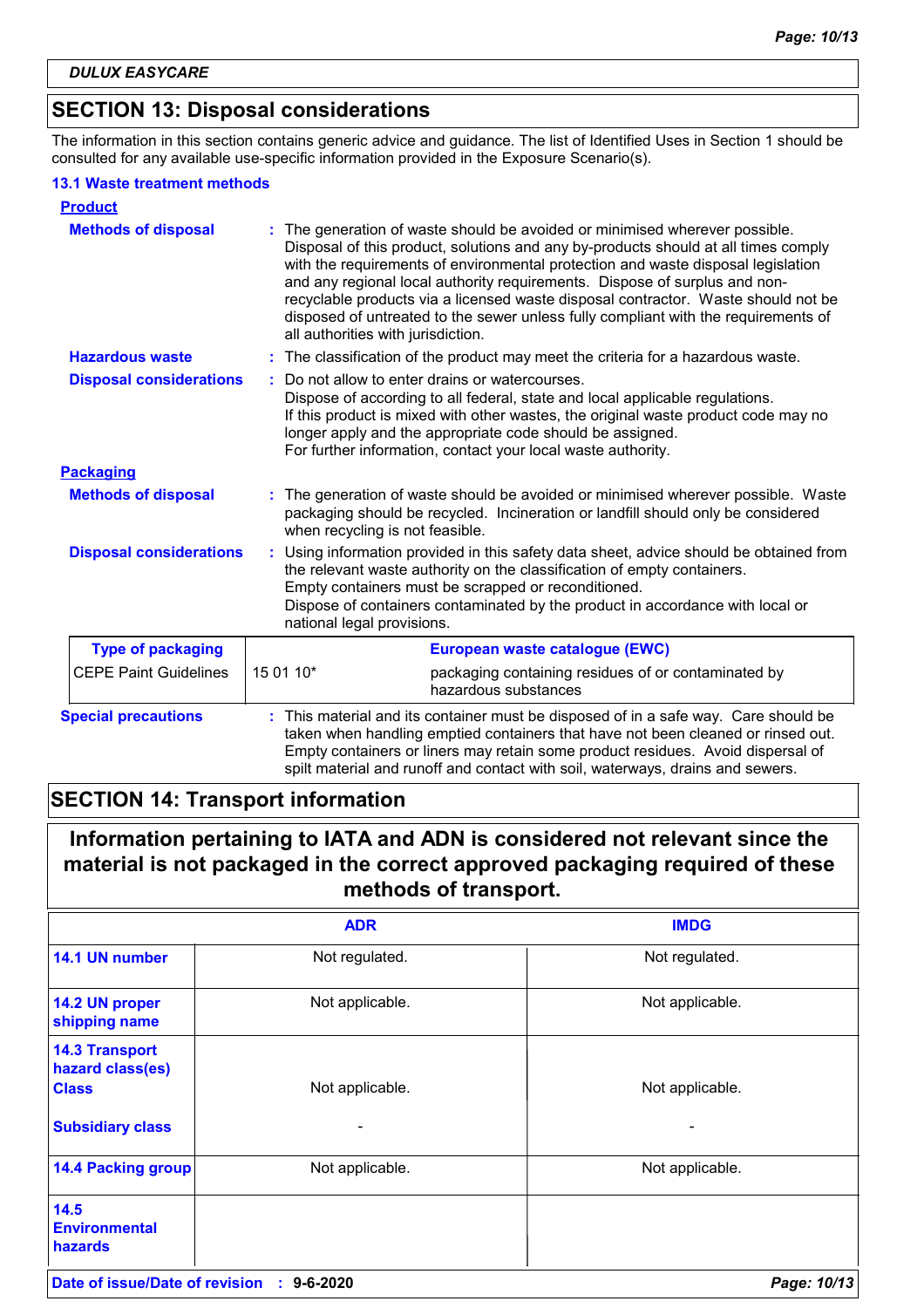*DULUX EASYCARE*

### **Information pertaining to IATA and ADN is considered not relevant since the material is not packaged in the correct approved packaging required of these methods of transport.**

| <b>Marine pollutant</b>                                                                                   | No.                                                                                                                                                                                                                    | No.             |  |  |
|-----------------------------------------------------------------------------------------------------------|------------------------------------------------------------------------------------------------------------------------------------------------------------------------------------------------------------------------|-----------------|--|--|
| <b>Marine pollutant</b><br>substances                                                                     |                                                                                                                                                                                                                        | Not available.  |  |  |
| 14.6 Special<br>precautions for<br><b>user</b>                                                            | Transport within user's premises: always<br>transport in closed containers that are upright<br>and secure. Ensure that persons transporting<br>the product know what to do in the event of an<br>accident or spillage. |                 |  |  |
| <b>HI/Kemler number</b>                                                                                   | Not available.                                                                                                                                                                                                         |                 |  |  |
| <b>Emergency</b><br>schedules (EmS)                                                                       |                                                                                                                                                                                                                        | Not applicable. |  |  |
| 14.7 Transport in bulk<br>: Not applicable.<br>according to Annex II of<br><b>MARPOL and the IBC Code</b> |                                                                                                                                                                                                                        |                 |  |  |
| <b>Additional</b><br>information                                                                          |                                                                                                                                                                                                                        |                 |  |  |
|                                                                                                           |                                                                                                                                                                                                                        |                 |  |  |

### **SECTION 15: Regulatory information**

### **15.1 Safety, health and environmental regulations/legislation specific for the substance or mixture**

#### **EU Regulation (EC) No. 1907/2006 (REACH)**

#### **Annex XIV - List of substances subject to authorisation**

#### **Annex XIV**

None of the components are listed, or the component present is below its threshold.

#### **Substances of very high concern**

None of the components are listed, or the component present is below its threshold.

#### **Annex XVII - Restrictions : Not applicable.**

**on the manufacture, placing on the market and use of certain dangerous substances, mixtures and articles**

#### **Other EU regulations**

**VOC for Ready-for-Use Mixture :** Not applicable.

**Ozone depleting substances (1005/2009/EU)**

Not listed.

### **Prior Informed Consent (PIC) (649/2012/EU)**

Not listed.

#### **Seveso Directive**

This product is not controlled under the Seveso Directive.

#### **International regulations**

**Chemical Weapon Convention List Schedules I, II & III Chemicals**

#### Not listed.

**Montreal Protocol (Annexes A, B, C, E)**

Not listed.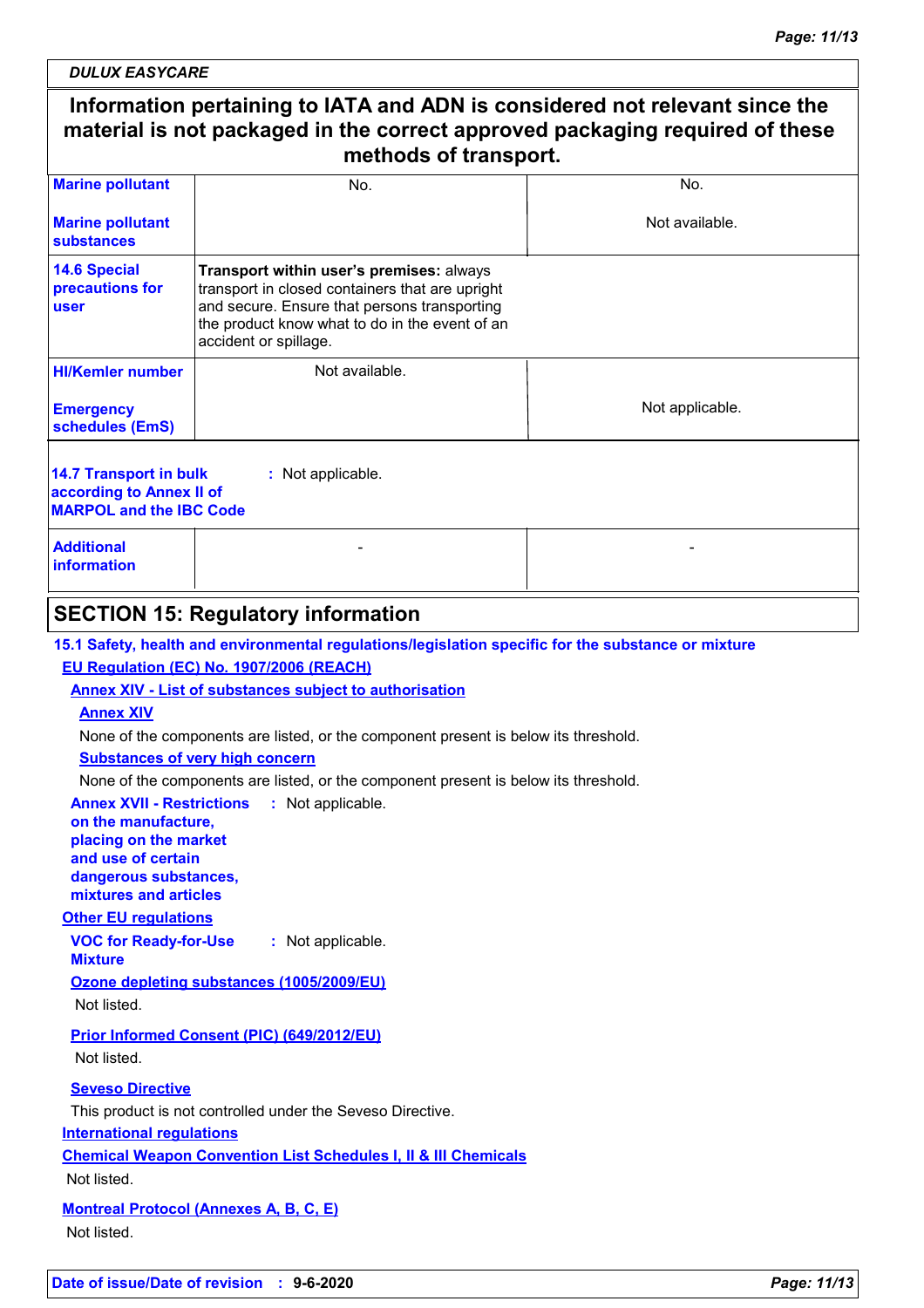### **SECTION 15: Regulatory information**

**Stockholm Convention on Persistent Organic Pollutants**

Not listed.

#### **Rotterdam Convention on Prior Informed Consent (PIC)** Not listed.

#### **UNECE Aarhus Protocol on POPs and Heavy Metals**

Not listed.

#### **15.2 Chemical safety :** No Chemical Safety Assessment has been carried out.

**assessment**

### **SECTION 16: Other information**

#### **CEPE code :** 1

#### $\nabla$  Indicates information that has changed from previously issued version.

|  | <b>Abbreviations and acronyms : ATE = Acute Toxicity Estimate</b><br>CLP = Classification, Labelling and Packaging Regulation [Regulation (EC) No.<br>1272/2008] |
|--|------------------------------------------------------------------------------------------------------------------------------------------------------------------|
|  | DMEL = Derived Minimal Effect Level<br>DNEL = Derived No Effect Level                                                                                            |
|  | EUH statement = CLP-specific Hazard statement                                                                                                                    |
|  | PBT = Persistent, Bioaccumulative and Toxic                                                                                                                      |
|  | <b>PNEC = Predicted No Effect Concentration</b>                                                                                                                  |
|  | <b>RRN = REACH Registration Number</b>                                                                                                                           |
|  | vPvB = Very Persistent and Very Bioaccumulative                                                                                                                  |

#### **Procedure used to derive the classification according to Regulation (EC) No. 1272/2008 [CLP/GHS]**

| <b>Classification</b>   | <b>Justification</b> |  |
|-------------------------|----------------------|--|
| Skin Sens. 1, H317      | Calculation method   |  |
| Aquatic Chronic 3, H412 | Calculation method   |  |

#### **Full text of abbreviated H statements**

| H301   | Toxic if swallowed.                                   |
|--------|-------------------------------------------------------|
| H310   | Fatal in contact with skin.                           |
| H311   | Toxic in contact with skin.                           |
| H314   | Causes severe skin burns and eye damage.              |
| l H317 | May cause an allergic skin reaction.                  |
| H318   | Causes serious eye damage.                            |
| H330   | Fatal if inhaled.                                     |
| H400   | Very toxic to aquatic life.                           |
| H410   | Very toxic to aquatic life with long lasting effects. |
| H412   | Harmful to aquatic life with long lasting effects.    |

#### **Full text of classifications [CLP/GHS]**

| Acute Tox. 2, H310      |                  | ACUTE TOXICITY (dermal) - Category 2            |
|-------------------------|------------------|-------------------------------------------------|
| Acute Tox. 2, H330      |                  | <b>ACUTE TOXICITY (inhalation) - Category 2</b> |
| Acute Tox. 3, H301      |                  | ACUTE TOXICITY (oral) - Category 3              |
| Acute Tox. 3, H311      |                  | ACUTE TOXICITY (dermal) - Category 3            |
| Aquatic Acute 1, H400   |                  | SHORT-TERM (ACUTE) AQUATIC HAZARD - Category 1  |
| Aquatic Chronic 1, H410 |                  | LONG-TERM (CHRONIC) AQUATIC HAZARD - Category 1 |
| Aquatic Chronic 3, H412 |                  | LONG-TERM (CHRONIC) AQUATIC HAZARD - Category 3 |
| EUH071                  |                  | Corrosive to the respiratory tract.             |
| Eye Dam. 1, H318        |                  | SERIOUS EYE DAMAGE/EYE IRRITATION - Category 1  |
| Skin Corr. 1B, H314     |                  | SKIN CORROSION/IRRITATION - Category 1B         |
| Skin Corr. 1C, H314     |                  | SKIN CORROSION/IRRITATION - Category 1C         |
| Skin Sens. 1, H317      |                  | SKIN SENSITISATION - Category 1                 |
| Skin Sens. 1A, H317     |                  | SKIN SENSITISATION - Category 1A                |
| Date of printing        | $\div$ 9-6-2020  |                                                 |
| Date of issue/ Date of  | $: 9 - 6 - 2020$ |                                                 |

#### **Date of issue/ Date of revision :**